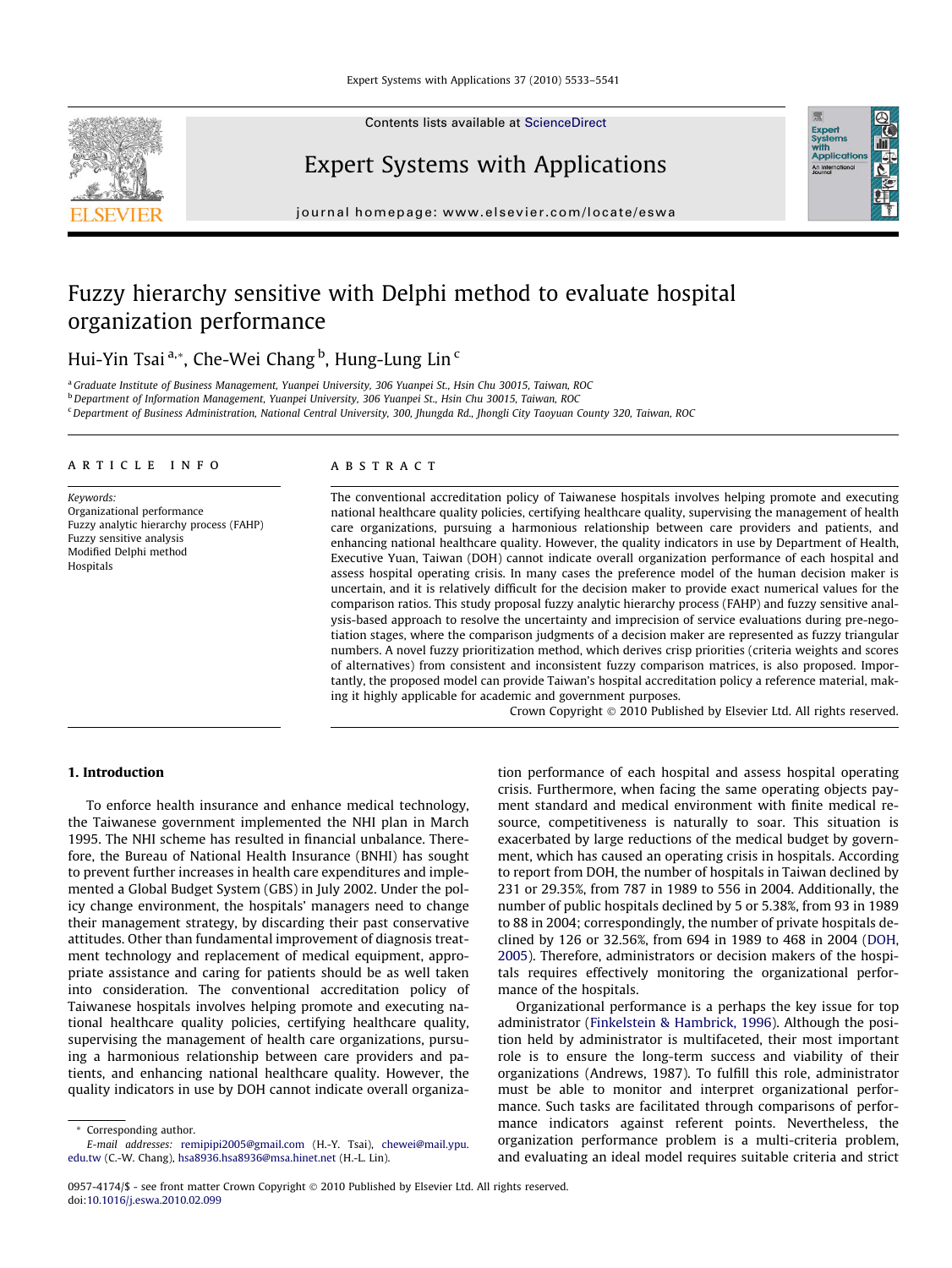screening. [Evans \(2004\)](#page--1-0) proposal an effective performance measurement system, which includes the selection of appropriate measures and approaches for analyzing results, is central to aligning an organization's operations with its strategic direction. [Kast and Rosenzweig \(1974\)](#page--1-0) suggested incorporating efficiency and effectiveness analysis to assess organizational performance. In the existing efficiency and effectiveness analysis studies have utilized data envelopment analysis (DEA) to evaluate performance (e.g., [Abagail, Donald, & David, 2005; Butler & Li, 2005;](#page--1-0) [Laine & Linna, 2005\)](#page--1-0). [Venkatraman and Ramanujam \(1986\)](#page--1-0) contended that organizational performance should include financial performance, business performance and organizational effectiveness. However, the organization performance is a multi-criteria decision-making (MCDM) problem. Among those well-known methods, MCDM is relatively new to be employed to evaluation of performance. MCDM aims at using a set of criteria for a decision problem. Since these criteria may vary in the degree of importance, the analytic hierarchy process (AHP) methodology is employed to prioritize the selection criteria (i.e., assign weights to the criteria). In the existing measurement of performance or studies have utilized AHP to set up a hierarchical skeleton within which multi-attribute decision problems can be structured [\(Kima, Yang, Yeo, & Kim, 2005; Nieminen & Takala,](#page--1-0) [2006; Uzoka & Michael, 2005; Wu, Lin, & Chen, 2007; Wu, Lin,](#page--1-0) [& Lin, 2009; Chang, Wu, & Chen, 2008; Chang, Wu, & Lin,](#page--1-0) [2009; Yurdakul, 2005](#page--1-0)).

AHP has thus been successfully applied to a diverse array of problems. Despite its popularity, this method cannot adequately resolve the inherent uncertainty and imprecision associated with the mapping of a decision maker's perception to exact numbers. In the traditional formulation of AHP, human judgment is represented as exact numbers. However, in many cases the preference model of the human decision maker is uncertain, and it is relatively difficult for the decision maker to provide exact numerical values for the comparison ratios. The decision makers could be uncertain about their own level of preference, due to incomplete information or knowledge, complexity and uncertainty within the decision environment, or a lack of an appropriate measurement units and scale.

Therefore, this study proposes an evaluation framework through modified Delphi method. Next, the study presents FAHP and fuzzy sensitive analysis-based approach to resolve the uncertainty and imprecision of service evaluations during pre-negotiation stages, where the comparison judgments of a decision maker are represented as fuzzy triangular numbers, followed a case which identifies proposed model capable of choosing an effective monitor to adequately implement an organizational performance model in hospital management practices. Subsequently, the result can provide hospital accreditation policies or hospital administrators in Taiwan with the most effective strategic policy for promoting operating efforts. The fuzzy hierarchy sensitive analysis-based decision-making method for constructing an evaluation method can provide hospital decision makers or administrators with a valuable reference for evaluating the organizational performance. Importantly, the proposed model can provide Taiwan's hospital accreditation policy a reference material, making it highly applicable for academic and government purposes.

### 2. Methodology

The modified Delphi method is adopted here not only to accumulate expert opinions, but also to identify the determinants of the integrated marketing communication-based model. FAHP are then used to determine the weight of each factor weight and rank of importance. A thorough description follows.

#### 2.1. Delphi method and modified Delphi technique

The Delphi method accumulates and analyzes the results of anonymous experts that communicate in written, discussion and feedback formats on a particular topic. Anonymous experts share knowledge skills, expertise and opinions until a mutual consensus is achieved ([Murry & Hammons, 1995\)](#page--1-0). The Delphi method consists of five procedures: (a) select the anonymous experts; (b) conduct the first round of a survey; (c) conduct the second round of a questionnaire survey; (d) conduct the third round of a questionnaire survey; and (e) integrate expert opinions and to reach a consensus. Steps (c) and (d) are normally repeated until a consensus is reached on a particular topic [\(Murry & Hammons, 1995](#page--1-0)). Results of the literature review and expert interviews can be used to identify all common views expressed in the survey. Moreover, step (b) is simplified to replace the conventionally adopted open style survey; doing so is commonly referred to as the modified Delphi method ([Murry & Hammons, 1995\)](#page--1-0). Therefore, this study develops a quality evaluation criterion for organization performance by using the modified Delphi method, as well as by conducting interviews with anonymous experts.

[Delbecq, Van de Ven, and Gustafson \(1975\)](#page--1-0) suggested five to nine as the appropriate number of individuals in a Delphi method group. Therefore, in this study, nine experts participated in the modified Delphi method-based decision group. To ensure noninterference, opinions of the expert group are accumulated, followed by synthesis of those opinions among the medical sector experts to identify the major factors for consideration in the evaluation element of organization performance.

#### 2.2. Fuzzy analytic hierarchy process

As a decision method that decomposes a complex multi-criteria decision problem into a hierarchy [\(Saaty, 1980\)](#page--1-0), AHP is also a measurement theory that prioritizes the hierarchy and consistency of judgmental data provided by a group of decision makers. AHP incorporates the evaluations of all decision makers into a final decision, without having to elicit their utility functions on subjective and objective criteria, by pair-wise comparisons of the alternatives ([Saaty, 1990](#page--1-0)). However, AHP thus is ineffective when applied to ambiguous problem. Since the real world is highly ambiguous, some scholars have combined the fuzzy theory with AHP to develop the mediate this shortfall. Fuzzy multiple attribute decisionmaking (FMADM) methods have been developed owing to the imprecision in assessing the relative importance of attributes and the performance ratings of alternatives with respect to attributes. Imprecision may arise from a variety of reasons: unquantifiable information, incomplete information, unobtainable information and partial ignorance. Conventional MADM methods cannot effectively handle problems with such imprecise information. To resolve this difficulty, fuzzy set theory, first introduced by [Zadeh](#page--1-0) [\(1965\),](#page--1-0) has been used and is adopted herein. Fuzzy set theory attempts to select, prioritize or rank a finite number of courses of action by evaluating a group of predetermined criteria. Solving this problem thus requires constructing an evaluation procedure to rate and rank, in order of preference, the set of alternatives. This study adopts the notions of [Buckley \(1985\) and Hus and Yang](#page--1-0) [\(2000\)](#page--1-0) to analyze data and reach a consensus among experts. Moreover, the eigenvector method is used to calculate weights.

The AHP of [Saaty \(1980\)](#page--1-0) only uses the pair-wise comparison matrix to evaluate the ambiguity in multi-criteria decision making problems as in formula  $(1)$ . Assume that we have  $n$  different and independent criteria  $(C_1, C_2, \ldots, C_n)$  and they have the weights  $(W_1, W_2, \ldots, W_n)$ , respectively. The decision-maker does not know in advance the values of  $W_i$ ,  $i = 1, 2, ..., n$ , but he is capable of making pair-wise comparison between the different criteria. Also,